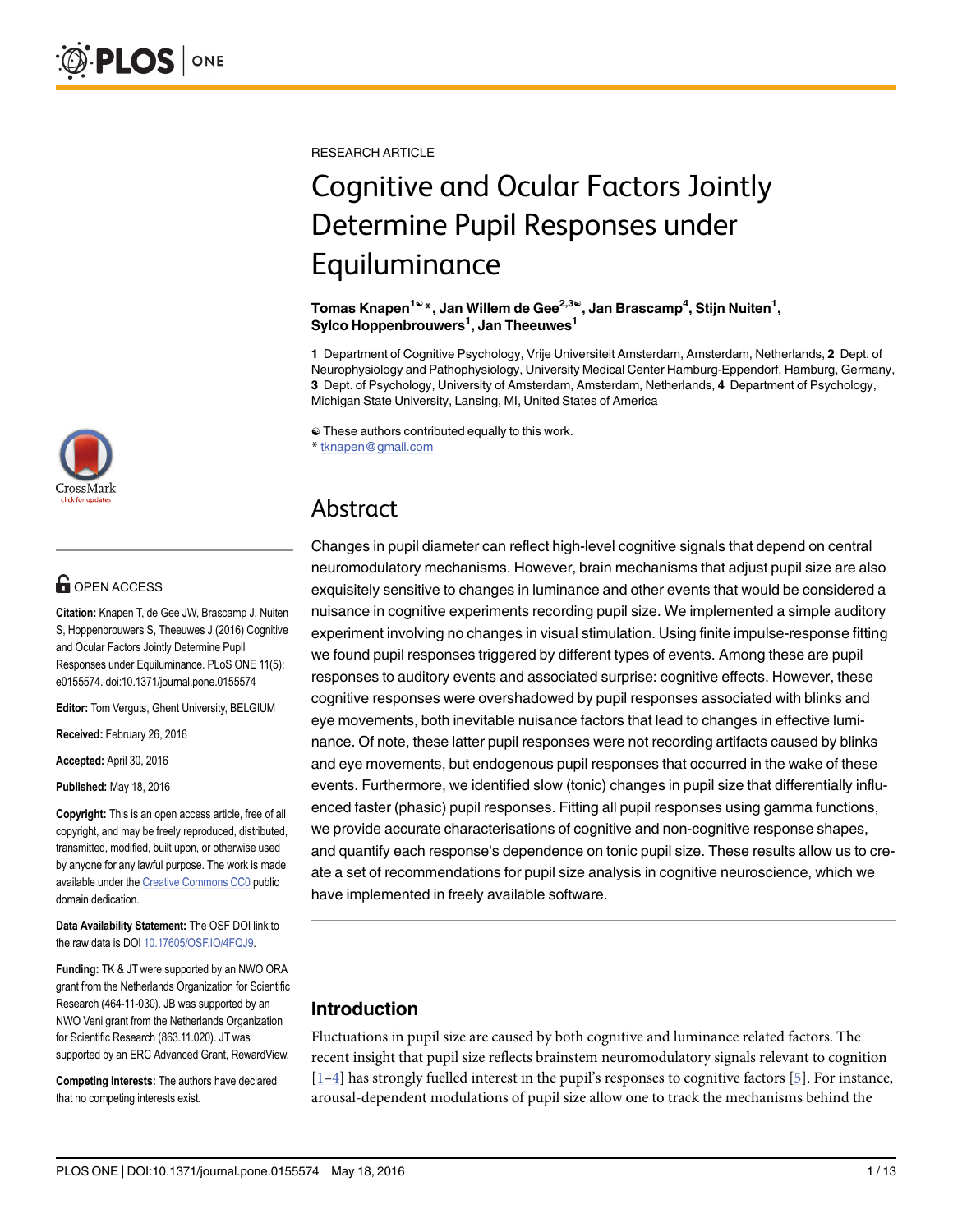exploration/exploitation trade-off  $[6-8]$  $[6-8]$  $[6-8]$ , and to study decision-making and attentional processes  $[9]$  on the timescale of seconds  $[10-12]$  $[10-12]$  $[10-12]$  $[10-12]$  $[10-12]$ . However, fluctuations in the pupil's size first and foremost regulate the amount of light that falls onto the retina. Most importantly, pupil

size tracks luminance variations, with, legend has it, cat pupils being used as luminance measurement devices in early photography. Thus, slight changes in light input, for instance due to blinks and eye movements, may strongly drive the pupil time series. The fact that pupil size fluctuations can have both cognitive and luminance related origins presents us with an inverse problem when measuring only a single number per time unit.

A further complicating factor in the pupillometric approach to cognitive science is that pupil responses to cognitive events are influenced by tonic pupil size  $[2,10,13]$  $[2,10,13]$  $[2,10,13]$  $[2,10,13]$  $[2,10,13]$ , with larger tonic size being associated with smaller phasic (transient) responses. One potential explanation is that arousal level influences both tonic pupil size and event-related cognitive activity [\[2](#page-11-0)]. A combined assessment of both cognitive and non-cognitive pupil responses allows us to evaluate this hypothesis, as non-cognitive, reflexive, pupil responses should depend less on arousal state.

Here we aimed to identify distinct contributors to the pupil size time series, and to delineate the optimal methods of its analysis. What duration of event-related responses should be analysed? What is a typical pupil response shape for different types of events? Unlike, for instance, in the field of functional imaging, the methods used to analyse pupil size signals have not yet converged on standard approaches. Our specific aims were threefold: (i) identify separate cognitive and luminance based factors driving the pupil's time series, (ii) provide response profiles, fitted by gamma distribution functions, of each of the identified components, and (iii) for each component investigate the relationship between phasic and tonic pupil responses. In the process of pursuing these aims, we outline a basic strategy for the analysis of pupil size fluctuations in general, and we provide the tools for this type of analysis in the form of a freely available software package.

To preview our results, we collected pupil data during a simple experiment involving auditory events, and use finite impulse-response (FIR) fitting [\[14](#page-12-0)], customary in fMRI, to characterize a well-known arousal-based event response of positive sign, with a characteristic fast impulse-response shape [[15](#page-12-0)]. We also identified several modulations of this established pupil response, to do with uncertainty in the identity and timing of the event. In addition to these cognitive factors, we also identify two strong negative pupillary responses associated with blinks and (micro)saccades. We rule out trivial explanation of these latter responses in terms of recording artifacts, and we argue that these responses, which extend for seconds following the blink or saccade, may be a delayed response to changes in effective luminance. We provide gamma-function descriptions of each of these responses based on a large group dataset  $(N = 38)$ . We furthermore show that tonic pupil size strongly modulates the arousal-based response, but also that it has a much smaller effect on the luminance-based pupil responses.

We performed an experiment, designed to elicit an established arousal-based pupil response, and to allow verification of the cognitive nature of this response via its modulation by expectancy. Observers looked passively at a blank screen and we recorded pupil size while presenting a stream of brief auditory events. In separate conditions the intervals between tones were either drawn from a narrow gaussian distribution, or from an exponential distribution of equal mean duration. This makes intervals between events either relatively fixed or relatively random, thus varying predictability of event timing [\[16\]](#page-12-0). The event stream consisted of two easily distinguishable sounds, designated 'high' and 'low', that signalled different increments to the observer's eventual payment (0.10  $\epsilon$  and 0.01  $\epsilon$ ). These sounds either alternated over time (...-high-low-high-low-...) or were randomly drawn, thereby varying predictability of event identity [\[17\]](#page-12-0). Both types of predictability were manipulated independently in a full-factorial

<span id="page-1-0"></span>**PLOS** 

ONE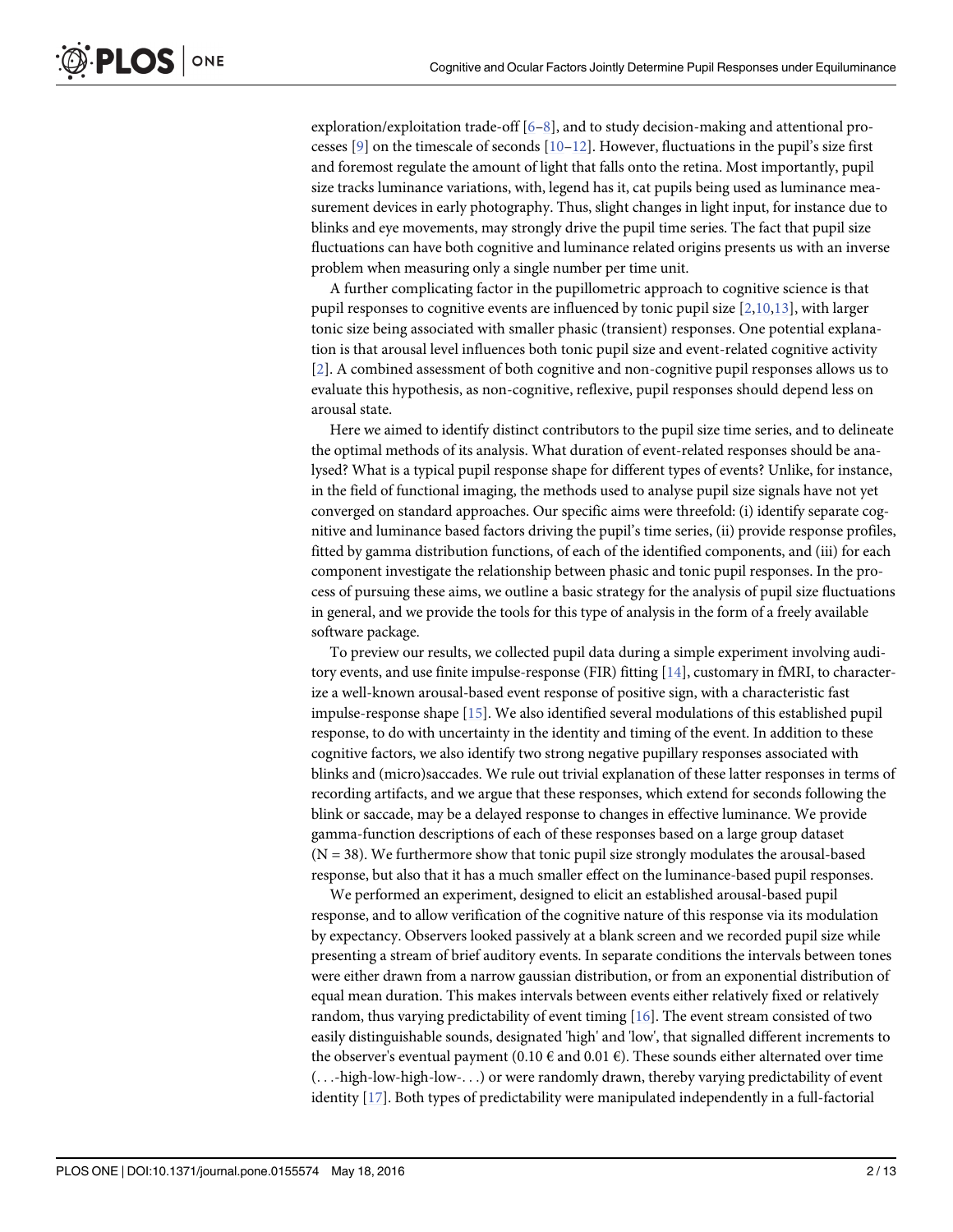<span id="page-2-0"></span>

Fig 1. Finite impulse response curves for auditory events in each of the four experimental conditions. Cartoons above show, for each panel, an example time course of the occurrence of the two types of sound over time. All events elicit a transient and fast positive pupil response. Only in the conditions in which the identity of the sound was unpredictable (panels b&d), was there a difference in pupil response between the two sounds. Interestingly, this response difference occurs later in time, relative to the positive event occurrence response that all sounds share. Error regions indicate +/- standard error of the mean in all figures. Horizontal lines indicate, for each of the event types, the periods of significant difference from zero. Cyan lines indicate a significant difference between the two plotted lines, gray lines indicate significant difference between 0 and the mean of the two responses.

 $2x2$  design (see Fig 1). Prior to event-related analysis, we temporally filtered pupil size time series to produce separate tonic ( $< 0.02$  Hz) and phasic ( $4 < 0.02$  Hz) signal time series. We analysed phasic pupil diameter in an event-related fashion, separately estimating response shapes for both tone types, and also for blinks and eye movements that inevitably occurred.

#### Methods

#### **Participants**

The study was approved by the IRB of the Vrije Universiteit Department of Behavioural and Movement Sciences, and conforms to the principles in the declaration of Helsinki. After local IRB approval, 40 participants (including 3 authors, 2 excluded for exceedingly high blink rate) were recruited from the Vrije Universiteit Amsterdam student population. All participants gave written consent and were remunerated both for their participation ( $9 \epsilon$  per hour) and for each event sound played in the experiment  $(0.055\epsilon \text{ on average})$ . Two versions of the experiment were run (18 and 22 participants, 1 and 2 recording sessions, respectively), in which the sound identity and mean event interval were varied. Varying the sounds that signal value ensures that value responses are not due to the sound's identity, and the timing of the experiment was adapted to ensure more trials could be recorded from a single participant. Otherwise, the two experimental versions were identical.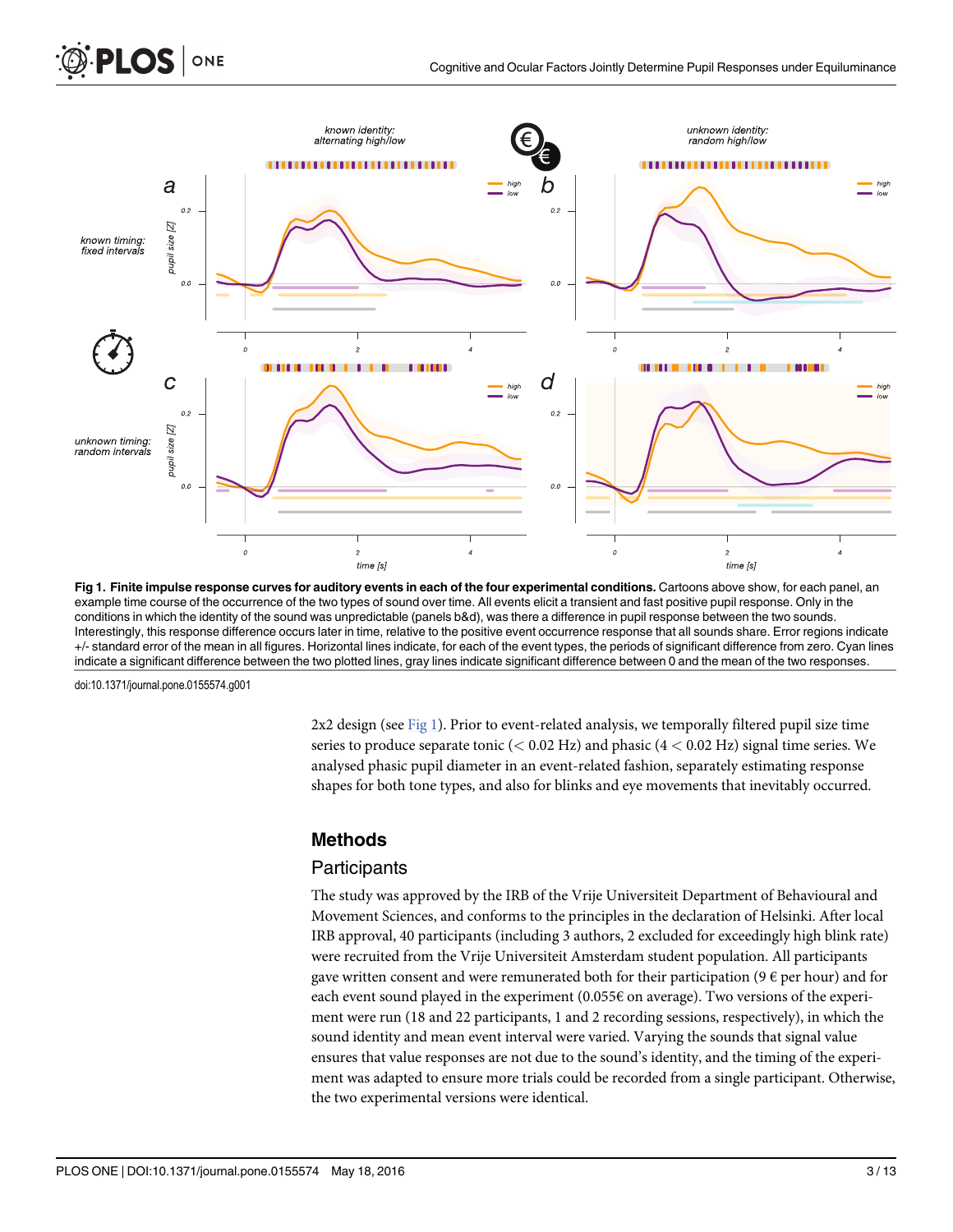#### <span id="page-3-0"></span>Experimental design

In the fixed timing condition, event intervals were drawn from a Gaussian distribution (mean 3 and 5 s, standard deviation 0.4 and 0.5 s). The slight variation in interval timing precluded metronome-like pacing effects, and diminished the role that anticipation of the exact moment of signals would play in our results while keeping the hazard rate function of event expectation sufficiently peaked in time. Furthermore, this slight randomisation benefits the deconvolution approach in our analysis  $[14]$  $[14]$  $[14]$ . In the random timing condition event intervals were drawn from an exponential distribution (mean 1.5 and 3.5 s, adding 1.5 s to each random number drawn to ensure mean interval parity across conditions). Thus, from 1.5 s after the previous sound, event expectation should have been constant over time, as this distribution has a flat hazard rate. In the unknown identity sequences, event identity was drawn pseudorandomly, with a transition probability of 40%. Sequences were played in runs lasting approximately 2–2.5 minutes depending on the intervals drawn for that run, and conditions were presented in pseudorandom order. A total of 96 and 384 events were presented for each condition in the two experimental versions, respectively.

The value signalling sounds were easily distinguishable beeps of 200 ms duration. High value sounds were a 880 Hz tone and a brief cash register sound (version 1 and version 2, respectively), and low value sounds were a 440 Hz tone. We controlled for any residual asymmetric effects due to sound identity by testing the pupil responses in the unknown identity conditions against the known timing, known value condition which employed identical sounds for each participant.

#### Pupil recordings and analysis

Pupil diameter of the left eye was recorded at 1kHz using an EyeLink 1000 Tower Mount (SR Research), while participants fixated a black fixation mark (18 min of arc,  $<$  0.5 cd/m<sup>2</sup>) on the center of an empty Iiyama 21 inch CRT screen (1024x768, 120Hz, luminance 60 cd/m<sup>2</sup>) placed at 50 cm distance. All experiments and data analysis were performed using custom software written in Python, using the Visionegg and Numpy/Scipy packages.

Blinks were identified based on EyeLink defined standard criteria. These blink events were linearly interpolated from 150 ms before the starting point until 150 ms after the endpoint of the blink. Very rare and brief periods of missing data were likewise interpolated. After interpolation, pupil recordings were band-pass filtered between 0.02 and 4 Hz, using third-order Butterworth filters. Low-pass filtering decreases measurement noise not likely to originate from physiological sources, as the pupil functions as a low-pass filter on fast inputs [\[15,18](#page-12-0)]. Highpass filtering removes slow drifts from the signal that are not accounted for by the model in the subsequent deconvolution analysis. Then, data were demeaned per condition, divided by the standard deviation per session (i.e. using the same standard deviation across conditions to avoid contamination of comparisons across conditions) and resampled to 10 Hz. We then analysed these time series using a FIR deconvolution approach, as follows. The analysis estimated time courses in the interval 0.5 s before and 5 s after four event types: two sound types, and blinks and saccades as detected by the EyeLink software. We implemented least-squares deconvolution [[14\]](#page-12-0):

$$
h = (X^T X)^{-1} X^T y
$$

Here,  $\nu$  is the input time series, and X is a design matrix consisting of a staggered set of vectors that contain ones at all sample times relative to the event times of which we want to estimate the response, and zeros elsewhere.  $h$  then contains the concatenated resulting kernels of all the separately defined event types. In our case, X had 220 columns (-0.5 to 5 s at 10 Hz, 55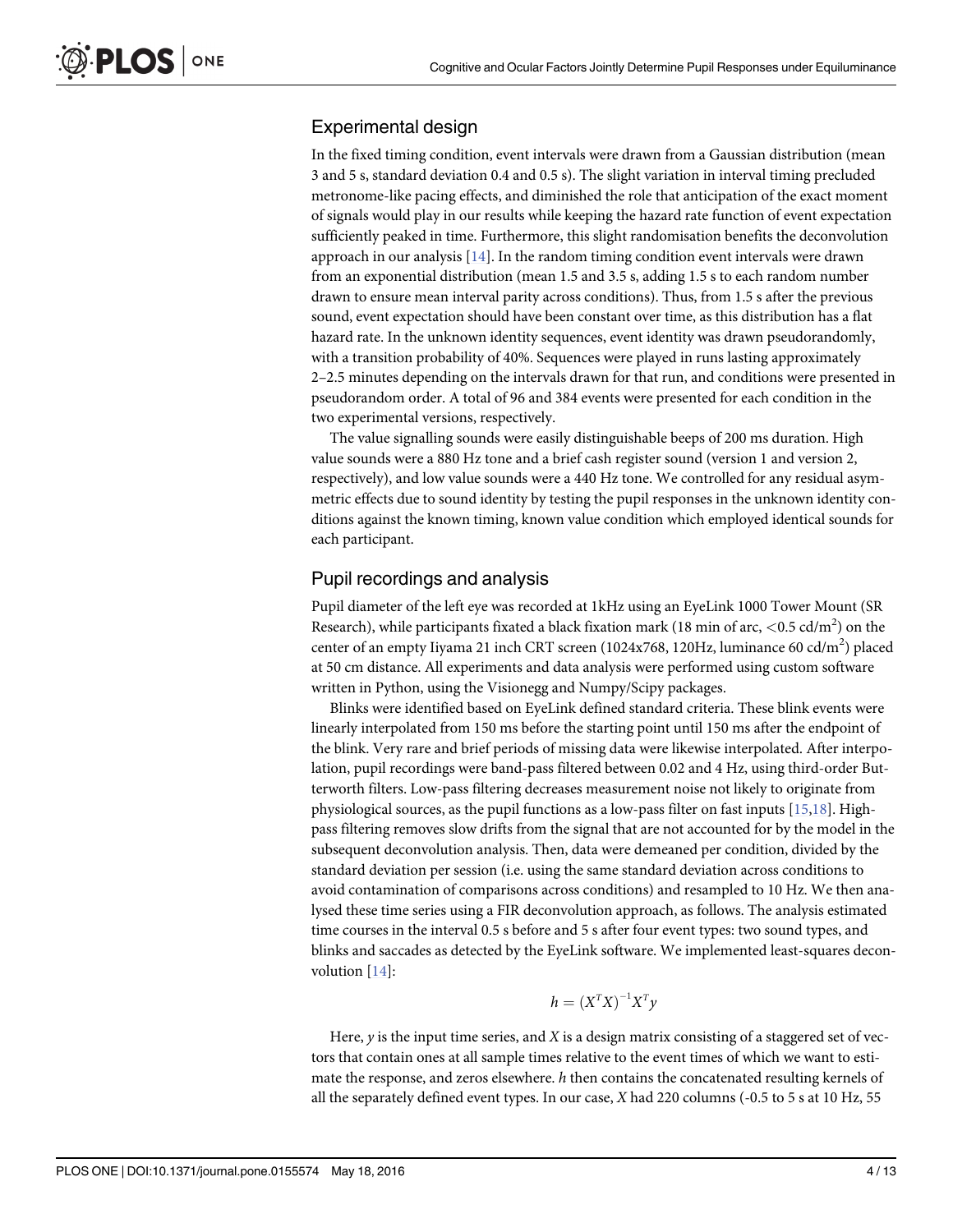| $f(x; k; \theta) = \frac{k^{-1} e^{-\frac{\pi}{\theta}}}{\theta^k \Gamma(k)}$ | scale $(\theta)$ | shape (k) | gain     |
|-------------------------------------------------------------------------------|------------------|-----------|----------|
| <b>Auditory event</b>                                                         | 0.314            | 5.078     | 0.3      |
| <b>Blink (negative)</b>                                                       | 0.115            | 8.337     | $-0.604$ |
| <b>Blink (positive)</b>                                                       | 0.178            | 15.433    | 0.419    |
| <b>Saccade</b>                                                                | 0.172            | 6.451     | $-0.175$ |

#### <span id="page-4-0"></span>Table 1. Parameters of gamma distributions for separate response profiles.

doi:10.1371/journal.pone.0155574.t001

| Table 2. Parameters of erlang-gamma distributions for separate response profiles. |  |
|-----------------------------------------------------------------------------------|--|
|-----------------------------------------------------------------------------------|--|

| $f(x; s; n; x_{max}) = sx^n e^{\frac{1}{x_{max}}}$ | scale (s)   | shape (n) | time to peak (tmax) |
|----------------------------------------------------|-------------|-----------|---------------------|
| <b>Auditory event</b>                              | 3.385       | 4.684     | 1.448               |
| <b>Blink (negative)</b>                            | $-6661.622$ | 7.751     | 0.844               |
| <b>Blink (positive)</b>                            | 0.823       | 17.061    | 2.540               |
| Saccade                                            | $-8.969$    | 3.737     | 0.917               |

doi:10.1371/journal.pone.0155574.t002

samples per kernel, times two event types, blinks and saccade offsets per deconvolution operation). An explanation of this analysis in code can be found at [https://github.com/tknapen/](https://github.com/tknapen/FIRDeconvolution) [FIRDeconvolution](https://github.com/tknapen/FIRDeconvolution). Non-parametric cluster-based (paired) t-tests [\[19\]](#page-12-0) were used in all comparisons.

We low-pass filtered all resulting event-related responses (4Hz cutoff), and subtracted a baseline pupil size (0.5–0 s before the event time) from all responses before averaging across subjects. This analysis, which simultaneously estimates pupil responses to sound events and ocular events, ensures that any linear effects of blinks and saccades on pupil dilation are removed from the cognitively interesting time-courses. Since we find that the effect of tonic pupil size is slight for ocular events (although it is significant for the negative response to blinks), this type of linear nuisance regression constitutes a robust cleaning operation on the pupil signal for those interested in cognitive effects.

Estimation of tonic pupil size was done by low-pass filtering the pupil signal using a 3rd order Butterworth filter with a 0.02 Hz cutoff frequency, i.e. gathering the slow components removed from the signals used for deconvolution (disregarding possible cutoff overlap). We then took the values of this low-pass signal, the tonic pupil size, between -0.5 and 0 s relative to event onset, and Z-scored these values on a per-run basis.

Gamma probability density functions and Erlang-gamma functions were fit to pupil response profiles and exponential curves were fit to tonic pupil size evolution within runs, all using the scipy optimize package. The normal Gamma distribution uses the standard shape and scale parameters of the probability density function of the Gamma distribution. In the Erlang version of the function one of the parameters is the t-max, the time to peak of the function. This latter parameter is thus easily interpretable in terms of timing. For the biphasic blink response, we fit a mixture model composed of two gamma functions to the data, the fitted parameters of which we report separately in Tables  $1$  and  $2$ .

#### Results

Tones in all conditions cause a strong phasic pupil dilation ([Fig 1](#page-2-0)) that would typically be interpreted as arousal-related [[6,10\]](#page-11-0). Indeed, the response resembles both the canonical pupil impulse response function  $[15]$  and analogous responses in recent literature  $[6,7,10,13,16]$  $[6,7,10,13,16]$  $[6,7,10,13,16]$  $[6,7,10,13,16]$  $[6,7,10,13,16]$ . [Fig](#page-2-0) [1](#page-2-0) shows that, in the conditions where tone identity is uncertain, this response differs between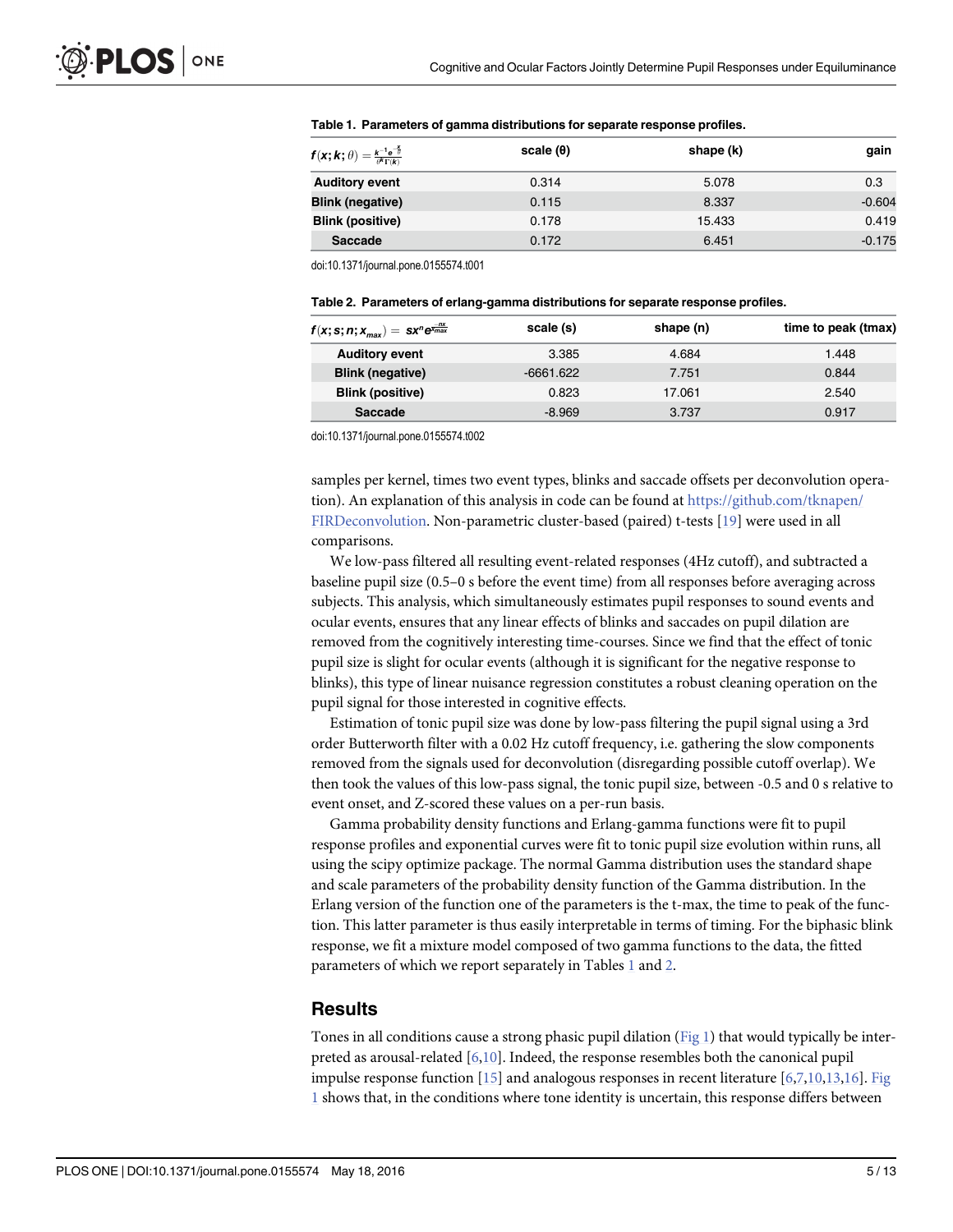



tone types, with high-reward tones prompting a more prolonged response ( $Fig 1b$  and 1d; cyan horizontal lines indicate moments of significant difference;  $p < 0.05$ ). This further supports an arousal-based account, assuming that unexpectedly high rewards cause stronger (or more prolonged) arousal. Consistent with this idea, the response to reward tones was similarly prolonged in conditions where they occurred at unexpected times (compare Fig 2c and 2d to Fig 2a and 2b; horizontal gray lines specify time-points where the mean of the high- and low-value responses significantly deviated from 0).

We also estimated the response to ocular events during the experiment. The average frequencies of these saccades and blinks were 0.8 Hz and 0.11 Hz, respectively, with no significant differences between conditions. Most saccades had amplitudes below 1 degree of visual angle (Fig 2), meaning that they would conventionally be classified as microsaccades [\[20](#page-12-0)]. [Fig 3](#page-6-0) shows the pupil responses to blinks and (micro-)saccades for all four experimental conditions. There are again no differences between experimental conditions. Blinks cause a large biphasic response in the pupil, first causing a fast transient decrease in pupil size approximately four times the amplitude of both cognitive components described above  $(cf. [12])$  $(cf. [12])$  $(cf. [12])$ , followed by a slow increase that lasts up to 5 s.

In other words, the blink-related pupil response far outlasts the blink itself, ruling out explanations in terms of recording artifacts immediately surrounding the blink itself. For saccades we find a somewhat faster change in pupil size marked by a decrease followed by a recovery. This is a novel finding, to our knowledge. As in the case of blink-related pupil responses, these saccade-induced pupil responses are not likely to be due to recording artifacts, such as foreshortening of the pupil's image in the video-based eye tracker. Foreshortening would approximately follow the cosine of the change in gaze angle resulting from the saccade, and as the average saccade amplitude is  $\langle 1 \rangle$  degree of visual angle (see Fig 2) this would amount to minute changes in measured pupil size. Specifically, rotating the eye by an angle of 1 degree affects

ONE

<span id="page-5-0"></span>LOS I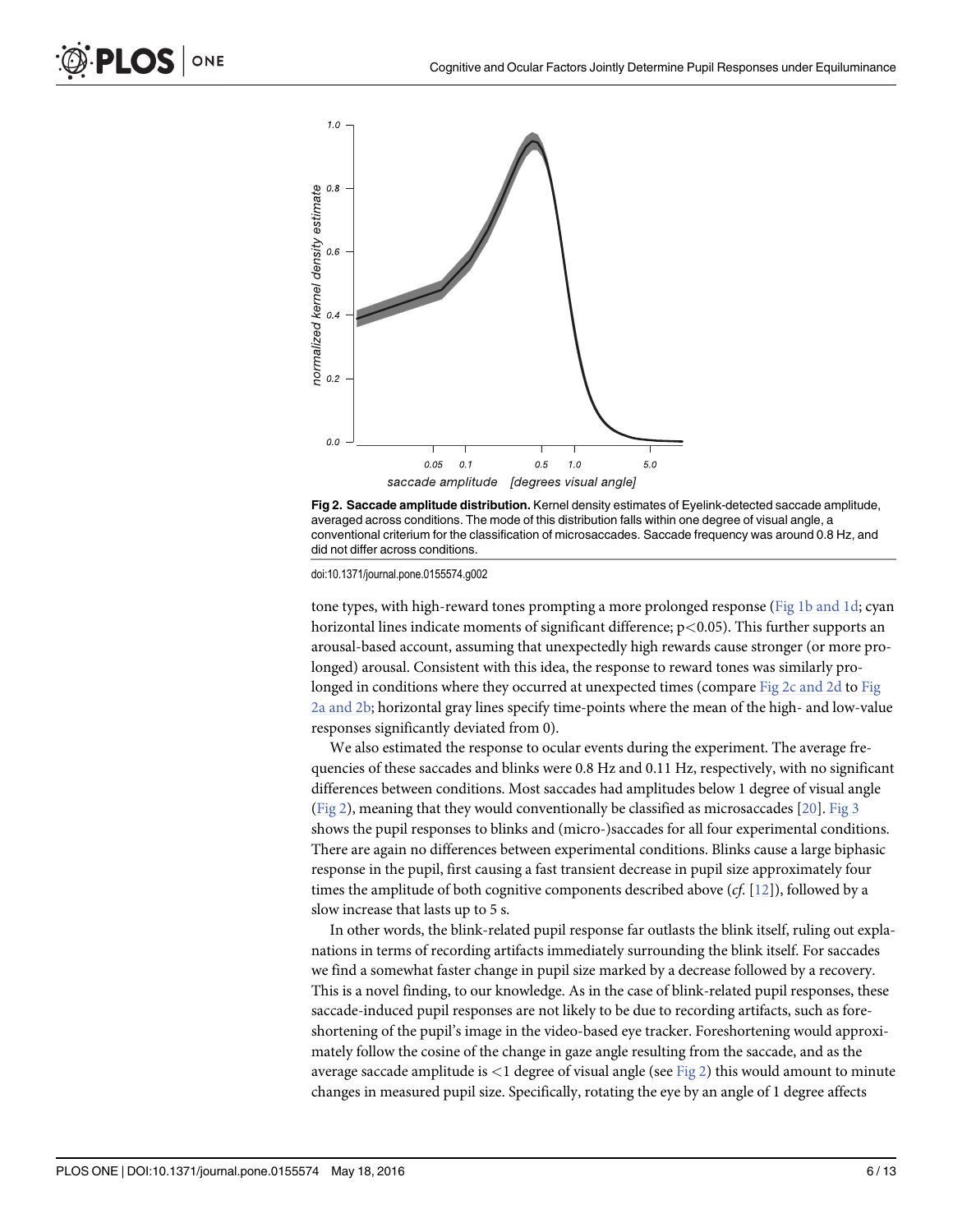<span id="page-6-0"></span>

[Fig 3. F](#page-5-0)inite impulse response curves triggered by ocular events. Both blinks and saccades cause an initial negative pupil response, presumably due to the transient increase in retinal illumination after each of these events. The blink response also shows a slower, but positive response. Neither of these two response profiles show any difference between experimental conditions.

pupil size by about 1%  $[21-23]$  $[21-23]$  $[21-23]$ , whereas the pupil size changes we report are an order of magnitude greater. Indeed, earlier reports of these foreshortening effects intentionally diverted gaze along larger parts of the screen  $[21–23]$  $[21–23]$  $[21–23]$  $[21–23]$ , which may amount to dozens of degrees of visual angle. Furthermore, whereas altered gaze angle is the immediate effect of a saccade, the time course of the saccade-induced pupil size fluctuations is not instantaneous but develops across several seconds, similar to luminance-induced pupil size fluctuations  $[18,24]$ . In sum, accounts of these ocular pupil responses in terms of recording artifacts would not explain either their timecourse and their magnitude, and we prefer an account in terms of brief changes in effective luminance that accompany ocular events (see [Discussion](#page-9-0) section). In light of the slow timecourse of the pupil responses to these ocular events, simple removal of saccade or blink events themselves from a recorded pupil timecourse would not adequately counteract their influence on the pupil signal. In contrast, the present approach of simultaneously regressing these events' responses along with responses of interest, removes any linear influence of these events' responses.

How important are these responses, caused by ocular events, in the composition of the full pupil signal? To quantify this, we calculated the contributions of each of the four event types (two tones, saccades and blinks) relative to the total amount of variance explained in the FIR analysis. Strikingly, the resulting fractions were consistently larger for the ocular events (jointly accounting for around 70% of total explained variance, see  $Fig 4$ ) than for the events that were manipulated experimentally. These results highlight the importance of including these ocular events in one's analysis, especially because their occurrence can correlate with cognitive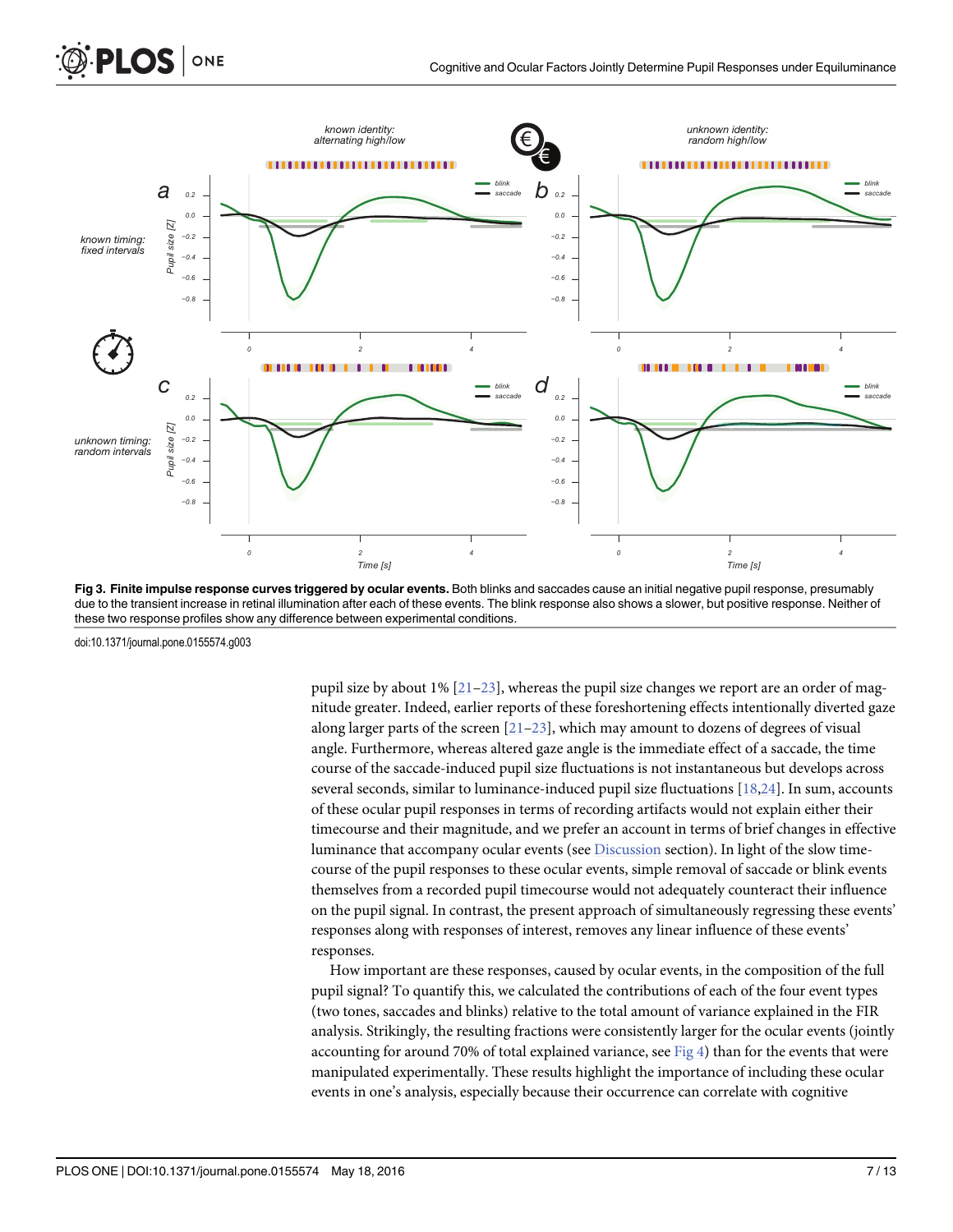<span id="page-7-0"></span>



experimental manipulations  $[20]$  $[20]$  $[20]$ , and traits  $[25]$ . Within the 70% variance explained by ocular events, the contribution of blink-related responses is markedly larger than that of saccaderelated responses. Note, however, that this is unrelated to any transient change in recorded pupil size due to the eyelid occluding the pupil during a blink (this segment of the recorded timecourse was not included; see [methods](#page-2-0)). Instead, both the blink-related responses and the saccade-related responses are seconds-long physiologically-driven changes in pupil size that follow the actual ocular events.

Next we performed fits of these observed response profiles using (double) gamma distribution probability density functions, to quantitatively describe the identified response profiles according to two equivalent formulations (Gamma and Erlang-Gamma equations, see Tables [1](#page-4-0) and [2](#page-4-0)). These response profiles can in future work be used in general linear modeltype regression analyses on pupil size data, analogous to the approach which has become standard in fMRI research  $[26]$  $[26]$  $[26]$ . The relatively large number of subjects (38) provides a clear average response shape that is well fit using these functional descriptions. [Fig 5](#page-8-0) and [Table 1](#page-4-0) show response profiles fitted by gamma distributions (double gamma for blinks), and the best-fitting parameters of the distributions, respectively. Keeping the amplitude axis identical across panels clearly illustrates how strong the blink response is, relative to the other response profiles.

One important finding in recent pupil work has been the fact that large tonic pupil size is associated with smaller phasic pupil responses  $[2,10,13]$  $[2,10,13]$ . Were there noteworthy variations in tonic pupil size in our experiment, and is our characterization of the different response profile shapes affected by tonic pupil size? Indeed, aside from non-systematic variations in tonic pupil size, we found a gradual decrease over the course of individual runs in our experiment (Fig  $6$ ). This decrease was well fit using an exponentially decaying function, and showed similar timescales for both versions of our experiment in which inter-trial timing was different (see [meth](#page-2-0)[ods\)](#page-2-0). Moreover, when we re-computed transient response profiles after a median-split based on tonic pupil size a considerable influence of tonic size on response profiles was apparent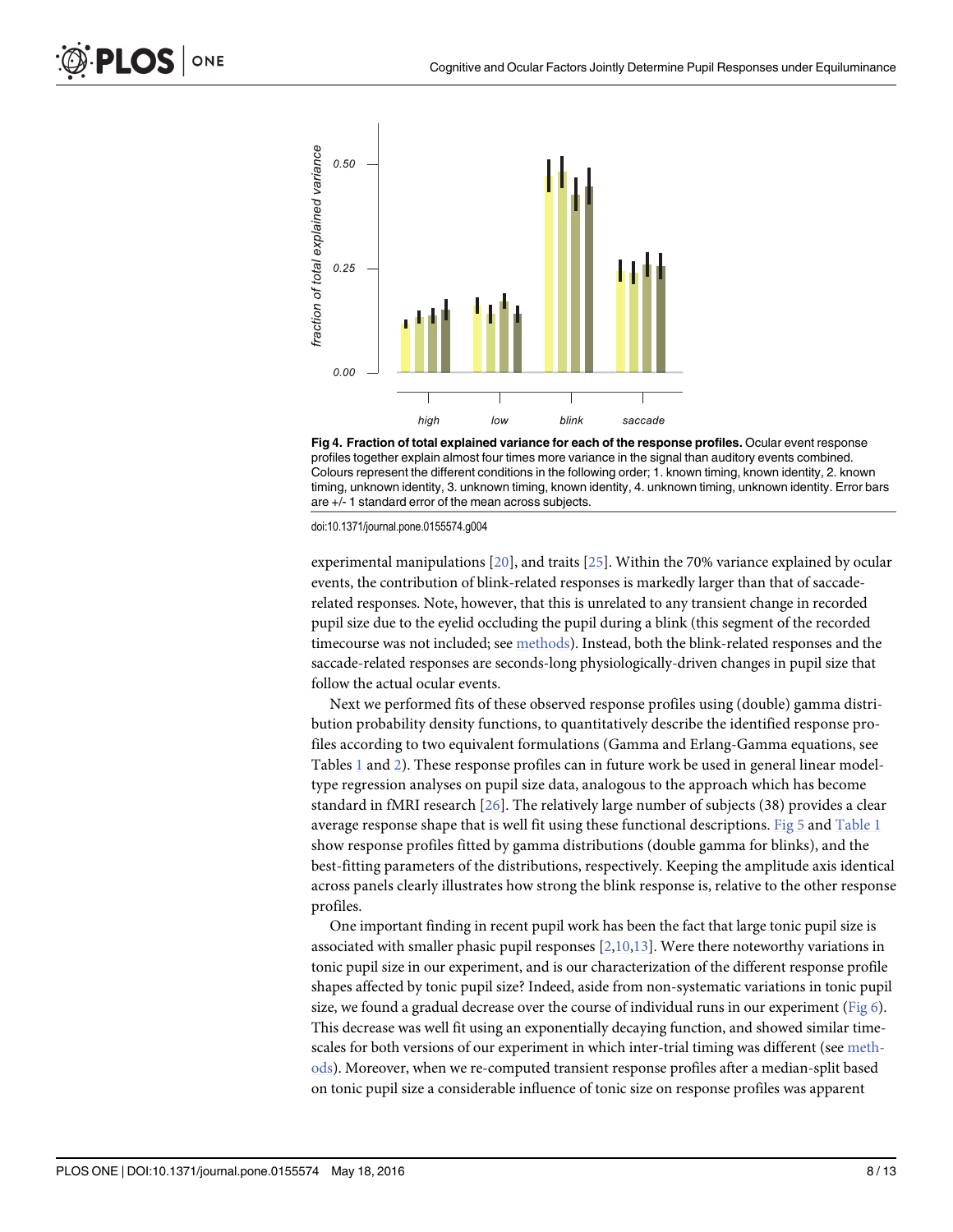<span id="page-8-0"></span>

[Fig 5. R](#page-7-0)esponse curves fit to gamma distribution probability density functions. The same scale is used for all curves. The data, averaged across 4 conditions for event, blink and saccade response profile panels, are plotted in solid black lines, whereas the best-fitting curve is plotted using dashed grey lines. The dotted lines in the blink panel show the two gamma shapes that together define the full biphasic shape, listed separately in Tables  $1 & 2$  $1 & 2$  $1 & 2$ .

[\(Fig 7\)](#page-9-0). Of note, this influence of tonic pupil size on more transient response profiles is most pronounced for the cognitively interesting responses to auditory events. Interestingly, these pupil responses to auditory events change not only in terms of their amplitude, but also their shape as a function of tonic pupil size.



[Fig 6. S](#page-7-0)low exponential decrease of tonic pupil size over time. During a single run, tonic pupil size starts high and falls over the course of the run. Two experimental versions had different amounts of trials per recording run and are plotted in different colors. For the red line, trials had an average duration of 3 s, whereas for the green line the average trial duration was 5 s. The different lines per experimental version depict the tonic pupil timecourse for the different experimental conditions, ordered as in Fig 6, and show no difference between conditions. The dashed lines are best- fitting exponential curves. When accounting for the difference in average trial duration, the time constants of these fits are roughly similar, with a slight ~20% difference.

doi:10.1371/journal.pone.0155574.g006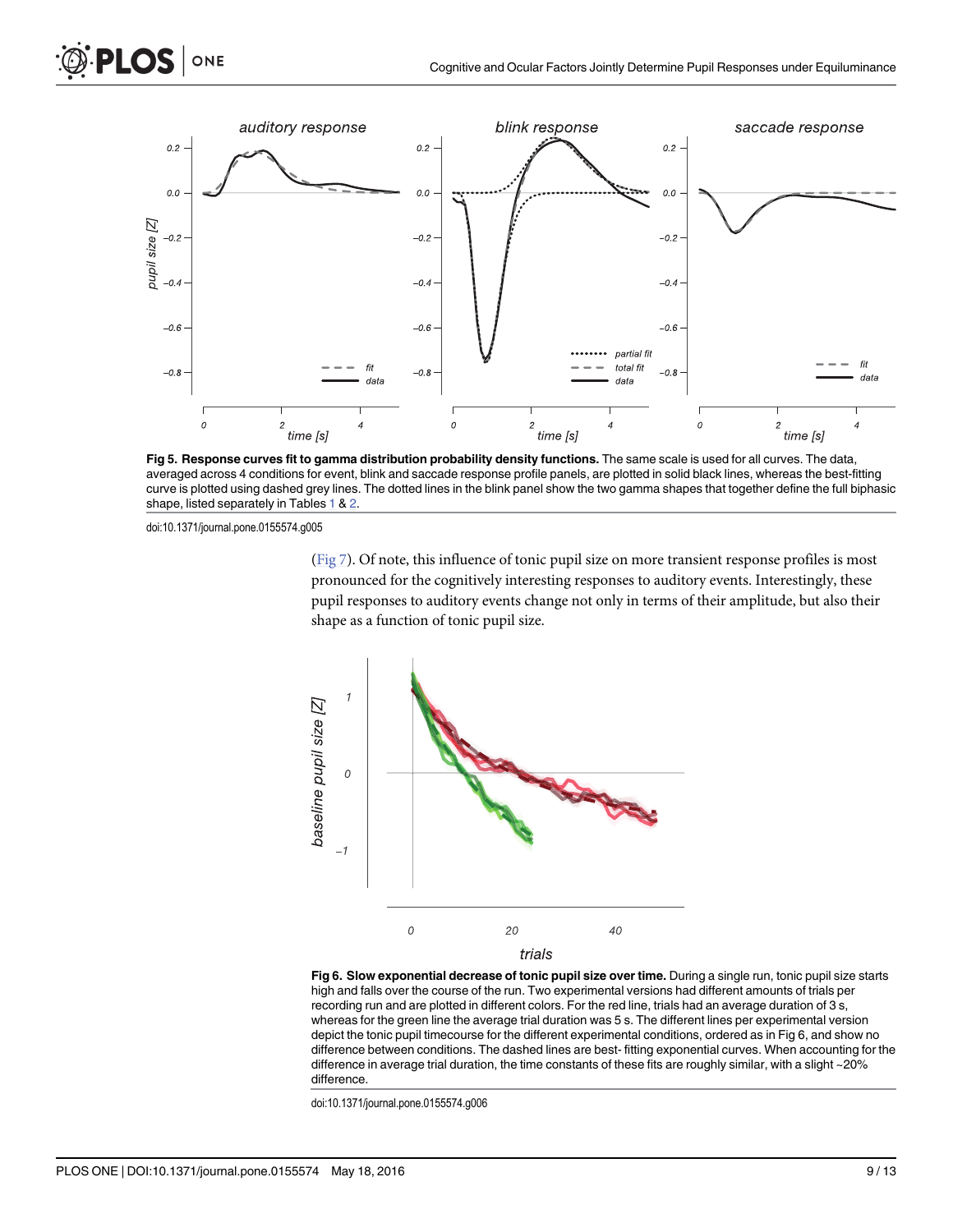<span id="page-9-0"></span>

[Fig 7. T](#page-7-0)ransient pupil responses are differentially sensitive to tonic pupil size. Events of each type were characterised based on above-median or below-median tonic pupil size. Data were averaged across 4 conditions for auditory, blink and saccade panels a,b,c. The response amplitude and shape of auditory responses changes drastically as a function of tonic pupil size. This effect is evidenced by the bar charts (panel d), showing average responses throughout periods in which the response profiles in question were significant in Figs [1](#page-2-0) and [3](#page-6-0). For each condition there is a significant scaling due to tonic pupil size, this effect is by far the largest for the 'mean' response profile, related to the canonical arousal-mediated Response profile.

#### **Discussion**

We identified several cognitive and ocular factors that influence pupil size. We find a classical arousal-based pupil response  $[6,7,10,15,16]$  $[6,7,10,15,16]$ , which is modulated by the predictability of event timing, and becomes more sustained for unexpectedly favorable events. Thus, this response seems to track the observer's surprise associated with an event [[27](#page-12-0)]. Importantly, in spite of strict instructions to maintain fixation and blink as little as possible we find that the responses to ocular events contribute more variance to the pupil size signal than responses to our experimentally manipulated events. Furthermore, we find that tonic pupil size influences these latter responses to an extent that can be highly relevant in cognitive experiments. Having identified these factors, below we present specific recommendations to help minimize the influence of non-intended effects on pupil size in an experimental setting, and we will also link to our freely available software package that can help implement these recommendations. First however, we will provide tentative interpretations of our empirical data.

The pupil's responses to blinks and saccades share a fast negative, or myotic, component with a similar time-course. We interpret this shared myotic response as a reaction to the postblink and post-saccadic increase in retinal illumination. In the case of blinks, this is the cessation of darkness during the blink (a large luminance transient), and in the case of post-saccadic myosis this could be the novel illumination of parts of the retina that were previously not exposed to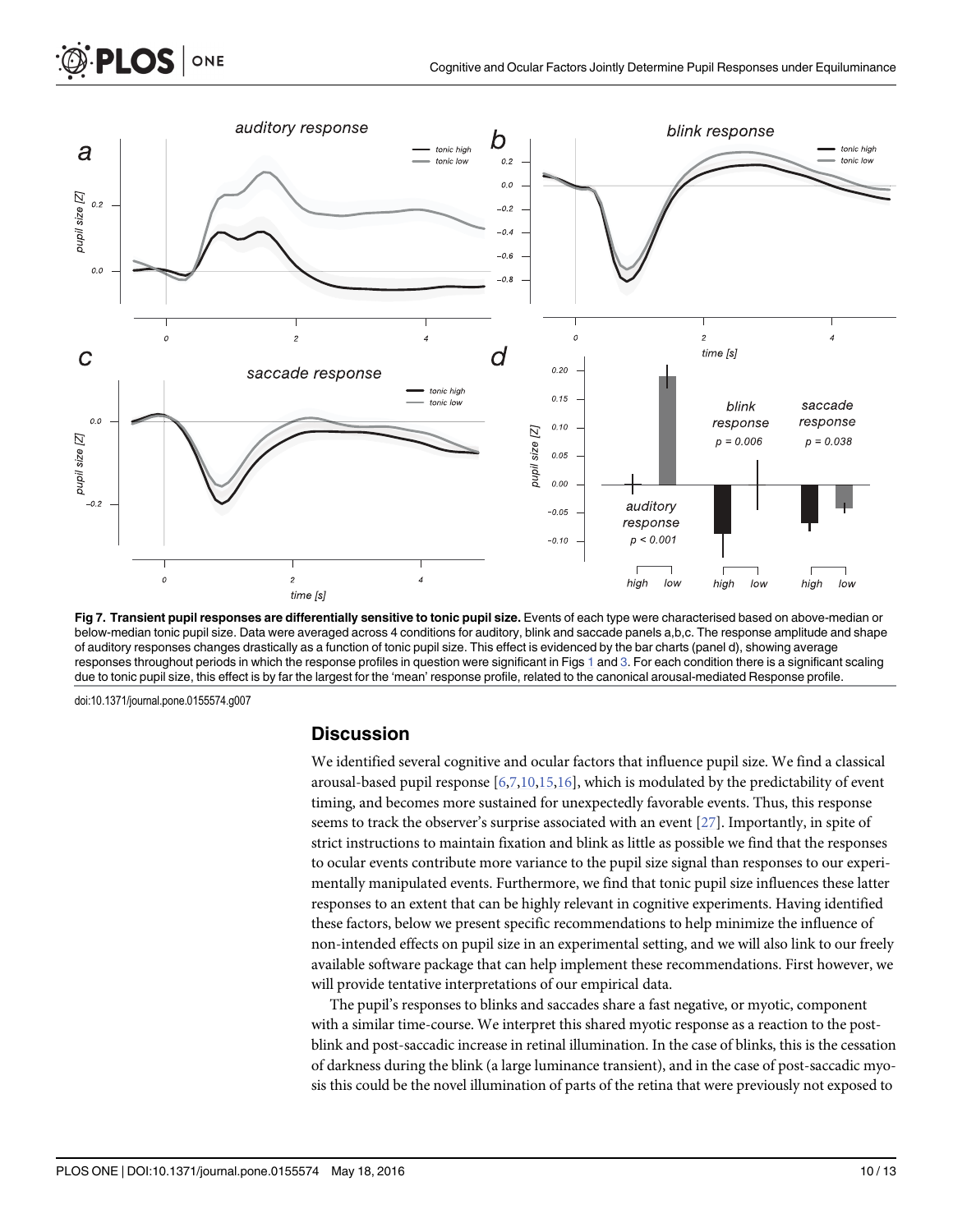<span id="page-10-0"></span>the display's image (a relatively small luminance transient). The relative strength of these luminance transients is a possible cause of the difference in amplitude between the blink and saccade responses. The myotic responses to increases in incoming light are known to be faster than the opposite dilatory, or mydriatic, response to decreases in incoming light [[28,29\]](#page-12-0). This large difference in timescale may explain the slow positive component of the blink response, possibly due to the lack of retinal illumination during the blink. Of course, it is standard practice to interpolate blinks, and/or exclude the data in the period following blinks from one's analysis. However, our present findings indicate that we should exclude approximately 5 seconds of data after each blink to ensure that results are not tainted by blink-induced effects. This is a longer period than previously implicated [\[12\]](#page-11-0), and accounts for a significant portion of all data given a blink rate of 0.11 Hz on average in our experiment. If our interpretation of the identified saccade-triggered responses as luminance-mediated constrictions is correct, their sign and amplitude should depend on the endpoint of the eye movement as the fovea most strongly drives the pupil's constriction [\[30\]](#page-12-0). Although we could not analyse this in our dataset because of the diminutive size of the fixation mark, we emphasise that this possible influence of saccade endpoint luminance could easily be corrected for in the analysis recommendations we propose below.

High tonic neuromodulator release can cause large tonic pupil size and promote explorative over exploitative decision-making  $[2,7]$  $[2,7]$ . We find that tonic pupil size follows a stereotypical pattern during the first three minutes of a participant-initiated recording. This may reflect an explorative decision on the part of the participant at the start of the recording, after which tonic pupil size descends slowly into the exploitative domain. We find similar time-courses for runs with different inter-trial intervals, but the timescales of these slow processes may well be flexible, and depend on specific task demands. We believe that the investigation into the dynamics of the tonic-phasic pupil size interaction will in the future shed light on the functional mechanisms of neuromodulatory action in the brain.

The scaling and deformation of transient pupil responses as a function of tonic pupil size indicates non-stationarity in pupil size timeseries, very similar to non-stationarities observed in fMRI responses [[31](#page-12-0)]. This is not an effect remedied by the often-used method of per-trial baseline subtraction, which would do nothing to compensate the effect of tonic pupil size on the amplitude and duration of transient responses. Indeed, the influence of tonic pupil size is clear in our plots that align all pupil baselines to 0 ( $Fig 7$ ). Interestingly, we find that low tonic pupil size is associated with upward response profile changes for both positive and negative pupil responses, indicating that low tonic pupil size does not simply increase transient pupil response gain. We did not record behavior in our experiment, but it would be interesting to see whether choice behavior and tonic pupil size follow a similar evolution during the initial period of a recording [[7,8,](#page-11-0)[32](#page-12-0)].

From these findings, some strong recommendations for the analysis of pupil size in cognitive science can be distilled. First, a promising avenue of analysis is the possibility to use time-course regression analyses similar to the analysis methods presently employed. Previous work [\[33](#page-12-0)–[35](#page-12-0)] has used regression analysis to find pupillary responses correlated with distinct model-based variables. Based on the finding that event-related responses are influenced by tonic pupil size, we advocate that analyses focused on phasic event responses use the tonic pupil size at each event as a covariate. This approach allows analysis of the very interesting tonic-phasic pupil size interaction, and helps provide a better estimate of phasic responses. Furthermore, the structured evolution of tonic pupil size during a recording suggests either using temporally balanced designs or excluding the first three minutes of data, and paying particular care that findings regarding phasic responses are not simply inherited from the tonic baseline. The strong influence of blinks and saccades on the pupil time course is a compelling reason to add these events to one's analysis as nuisance events, again making regression analysis an attractive option.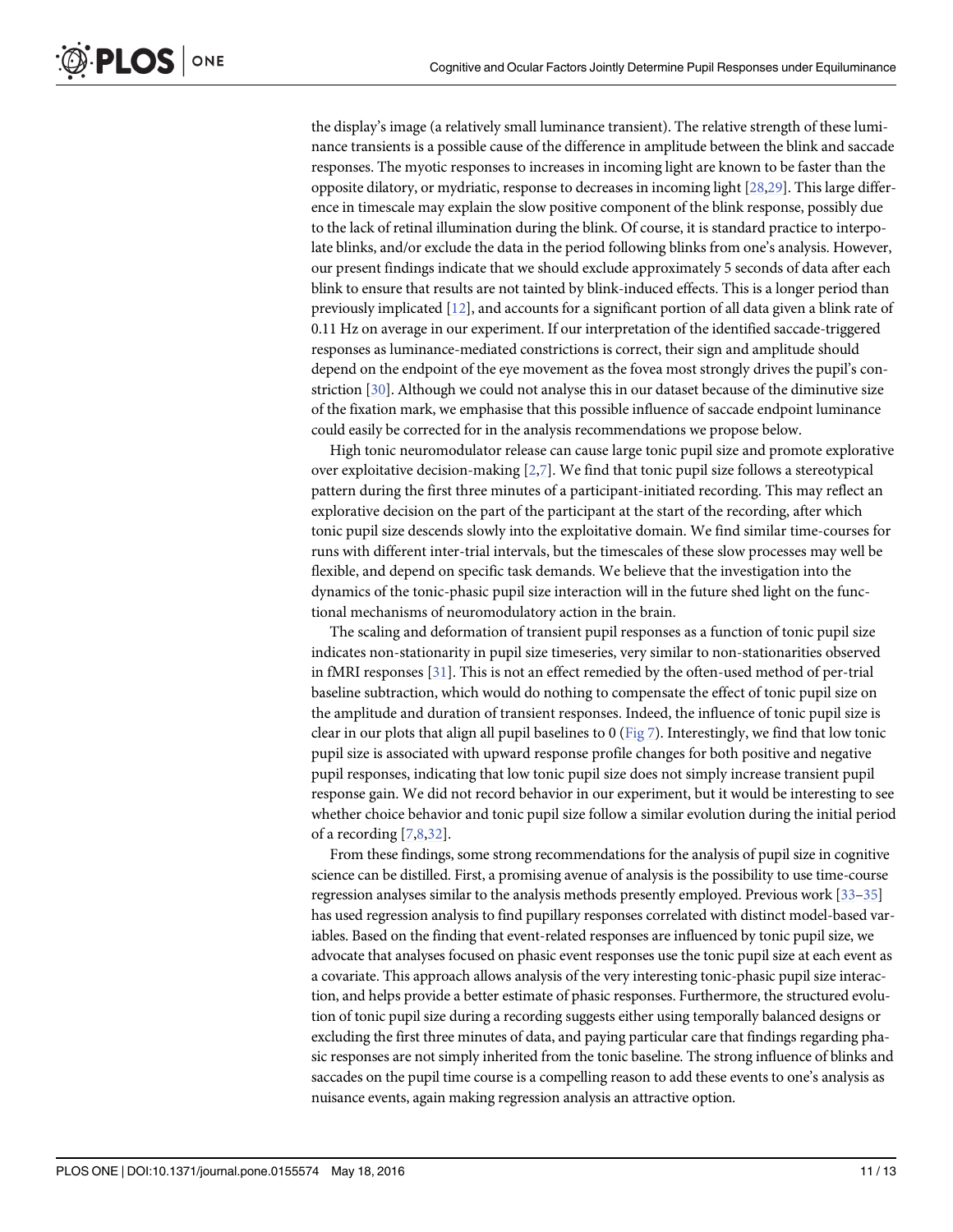<span id="page-11-0"></span>We have developed a package of Python code and have made it available on GitHub as a repository called [FIRDeconvolution](https://github.com/tknapen/FIRDeconvolution) [[36](#page-12-0)]. This package allows convenient implementation of FIR analyses. To promote usability, the repository includes a tutorial that demonstrates the package's basic functioning. Furthermore, we have included an ipython notebook that implements a specific pupil size preprocessing strategy based on our findings and recommendations. Specifically, it performs linear blink interpolation, temporal band-pass filtering, after which blink- and saccade-related contributions to the pupil size time series are estimated with a GLM analysis using blink and saccade kernels such as described in Tables [1](#page-4-0) & [2](#page-4-0). We note that if saccades are made to areas of higher or lower luminance, separate regressors could be used depending on the saccade endpoint luminance (as FIRDeconvolution allows for, too). The residuals of this GLM are then used for further analysis, potentially after adding tonic pupil size to these band-pass filtered residuals to reinstate the broadband pupil size time series.

We foresee that following the above recommendations, and potentially using the code provided, will enhance both the sensitivity and the accuracy of analyses, and thereby bolster the utility of pupillometry for the study of cognitive processes.

#### Author Contributions

Conceived and designed the experiments: TK JG SH JT. Performed the experiments: TK JG SN. Analyzed the data: TK JG JB. Contributed reagents/materials/analysis tools: TK JG JB. Wrote the paper: TK JG JB SH JT.

#### References

- [1.](#page-0-0) Varazzani C, San-Galli A, Gilardeau S, Bouret S. Noradrenaline and Dopamine Neurons in the Reward/Effort Trade-Off: A Direct Electrophysiological Comparison in Behaving Monkeys. J Neurosci. 2015; 35: 7866–7877. doi: [10.1523/JNEUROSCI.0454-15.2015](http://dx.doi.org/10.1523/JNEUROSCI.0454-15.2015) PMID: [25995472](http://www.ncbi.nlm.nih.gov/pubmed/25995472)
- [2.](#page-1-0) Aston-Jones G, Cohen JD. AN INTEGRATIVE THEORY OF LOCUS COERULEUS-NOREPINEPH-RINE FUNCTION: Adaptive Gain and Optimal Performance. Annu Rev Neurosci. 2005; 28: 403–450. PMID: [16022602](http://www.ncbi.nlm.nih.gov/pubmed/16022602)
- 3. McGinley MJ, Vinck M, Reimer J, Batista-Brito R, Zagha E, Cadwell CR, et al. Waking State: Rapid Var-iations Modulate Neural and Behavioral Responses. Neuron. 2015; 87: 1143-1161. doi: [10.1016/j.](http://dx.doi.org/10.1016/j.neuron.2015.09.012) [neuron.2015.09.012](http://dx.doi.org/10.1016/j.neuron.2015.09.012) PMID: [26402600](http://www.ncbi.nlm.nih.gov/pubmed/26402600)
- [4.](#page-0-0) Joshi S, Li Y, Kalwani RM, Gold JI. Relationships between Pupil Diameter and Neuronal Activity in the Locus Coeruleus, Colliculi, and Cingulate Cortex. Neuron. 2015.
- [5.](#page-0-0) Hess EH, Polt JM. Pupil Size in Relation to Mental Activity during Simple Problem-Solving. 1964; 143: 1190–1192.
- [6.](#page-1-0) Nassar MR, Rumsey KM, Wilson RC, Parikh K, Heasly B, Gold JI. Rational regulation of learning dynamics by pupil-linked arousal systems. Nature Neuroscience. 2012; 15: 1040-1046. doi: [10.1038/](http://dx.doi.org/10.1038/nn.3130) [nn.3130](http://dx.doi.org/10.1038/nn.3130) PMID: [22660479](http://www.ncbi.nlm.nih.gov/pubmed/22660479)
- [7.](#page-4-0) Jepma M, Nieuwenhuis S. Pupil diameter predicts changes in the exploration-exploitation trade-off: evi-dence for the adaptive gain theory. J Cogn Neurosci. 2011; 23: 1587-1596. doi: [10.1162/jocn.2010.](http://dx.doi.org/10.1162/jocn.2010.21548) [21548](http://dx.doi.org/10.1162/jocn.2010.21548) PMID: [20666595](http://www.ncbi.nlm.nih.gov/pubmed/20666595)
- [8.](#page-1-0) Hayes TR, Petrov AA. Pupil Diameter Tracks the Exploration-Exploitation Trade-off during Analogical Reasoning and Explains Individual Differences in Fluid Intelligence. J Cogn Neurosci. 2016; 28: 308– 318. doi: [10.1162/jocn\\_a\\_00895](http://dx.doi.org/10.1162/jocn_a_00895) PMID: [26488587](http://www.ncbi.nlm.nih.gov/pubmed/26488587)
- [9.](#page-1-0) Eldar E, Cohen JD, Niv Y. The effects of neural gain on attention and learning. Nature Publishing Group. 2013; 16: 1146–1153. doi: [10.1038/nn.3428](http://dx.doi.org/10.1038/nn.3428)
- [10.](#page-1-0) de Gee JW, Knapen T, Donner TH. Decision-related pupil dilation reflects upcoming choice and individual bias. Proc Natl Acad Sci U S A. 2014; 111: E618–25. doi: [10.1073/pnas.1317557111](http://dx.doi.org/10.1073/pnas.1317557111) PMID: [24449874](http://www.ncbi.nlm.nih.gov/pubmed/24449874)
- 11. Wierda SM, van Rijn H, Taatgen NA, Martens S. Pupil dilation deconvolution reveals the dynamics of attention at high temporal resolution. Proc Natl Acad Sci U S A. 2012; 109: 8456–8460. doi: [10.1073/](http://dx.doi.org/10.1073/pnas.1201858109) [pnas.1201858109](http://dx.doi.org/10.1073/pnas.1201858109) PMID: [22586101](http://www.ncbi.nlm.nih.gov/pubmed/22586101)
- [12.](#page-1-0) Hupe J-M, Lamirel C, Lorenceau J. Pupil dynamics during bistable motion perception. J Vis. 2009; 9: 10. doi: [10.1167/9.7.10](http://dx.doi.org/10.1167/9.7.10)